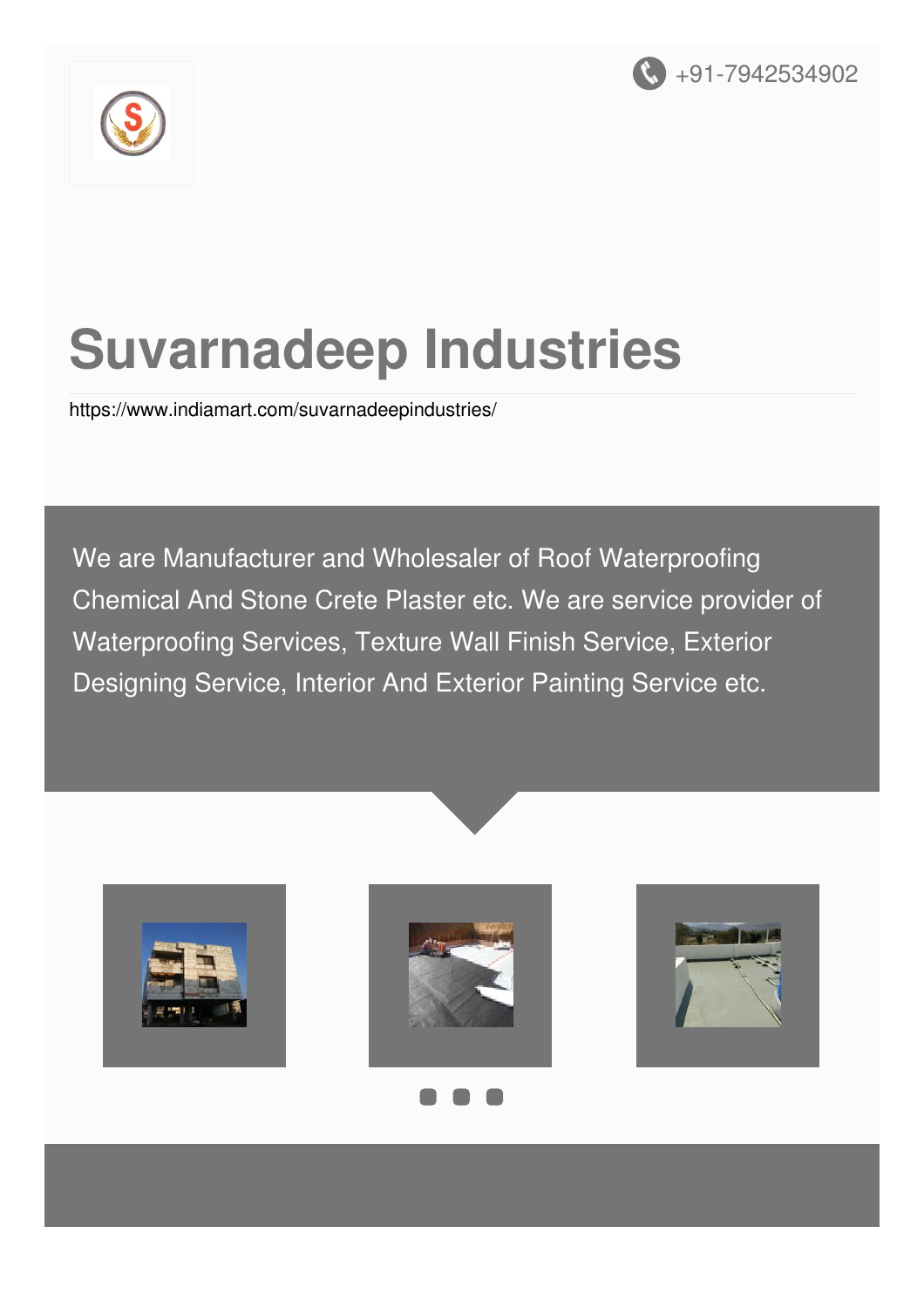### About Us

Established in the year **2014** at **Pune, Maharashtra**, we "**Suvarnadeep Industries**" are **Proprietorship Firm** and acknowledged among the

noteworthy **Manufacturer** and **Wholesaler** of the best quality **Roof Waterproofing Chemical And Stone Crete Plaster etc. We are service provider of Waterproofing Services, Texture Wall Finish Service, Wall Texture Service, Wall Texture Service, Wall Crack Filling Services, Exterior Designing Service, Interior And Exterior Painting Service etc.** With the support of our mentor "Vijay Kale (Owner)", we have been able to attain a huge client base.

#### **For more information, please visit**

<https://www.indiamart.com/suvarnadeepindustries/profile.html>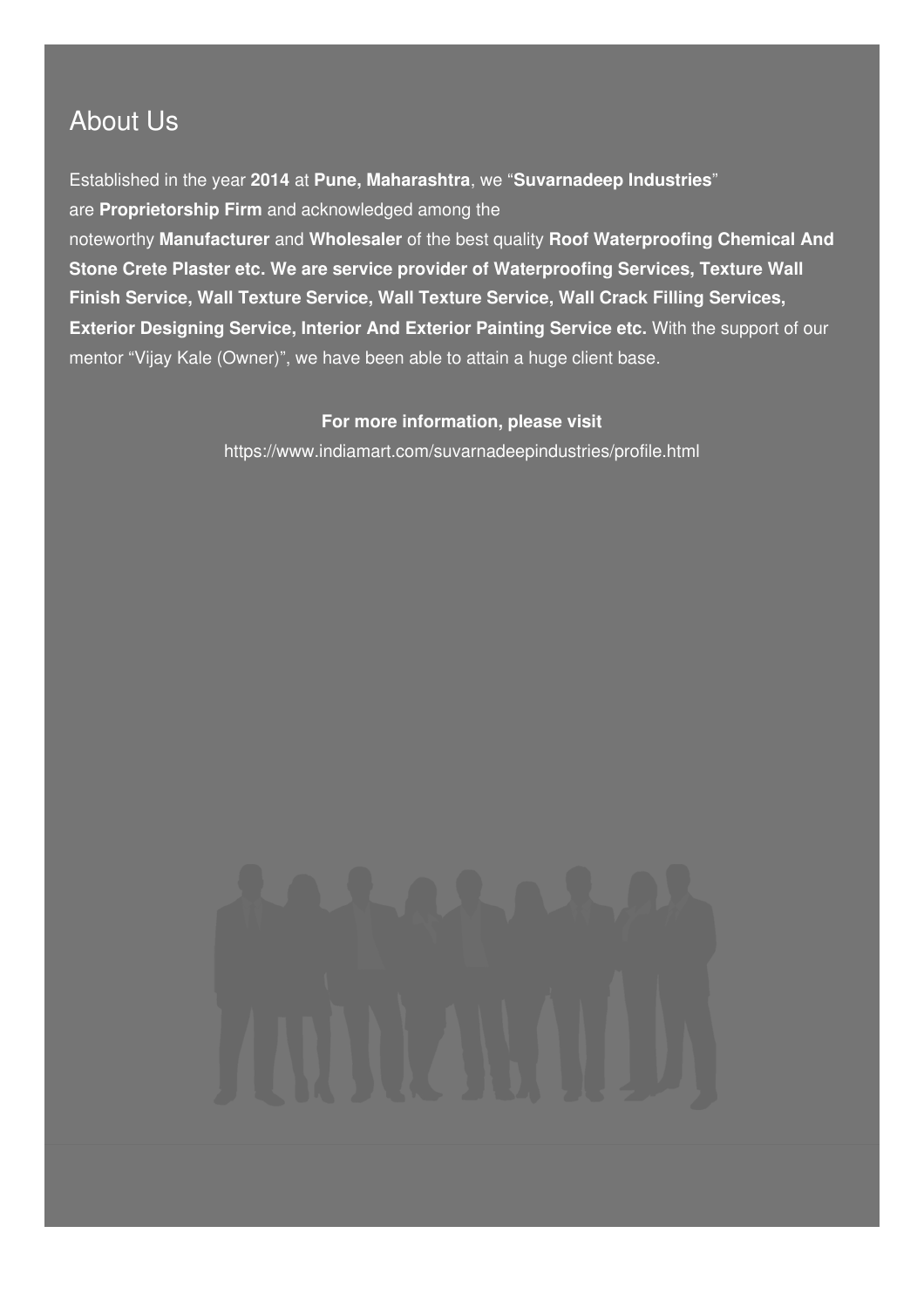#### **WATERPROOFING SERVICES**



**Building Waterproofing** Services



**Exterior Wall Waterproofing** Services



**Terrace Waterproofing Coating Services** 



**Floor Waterproofing Services**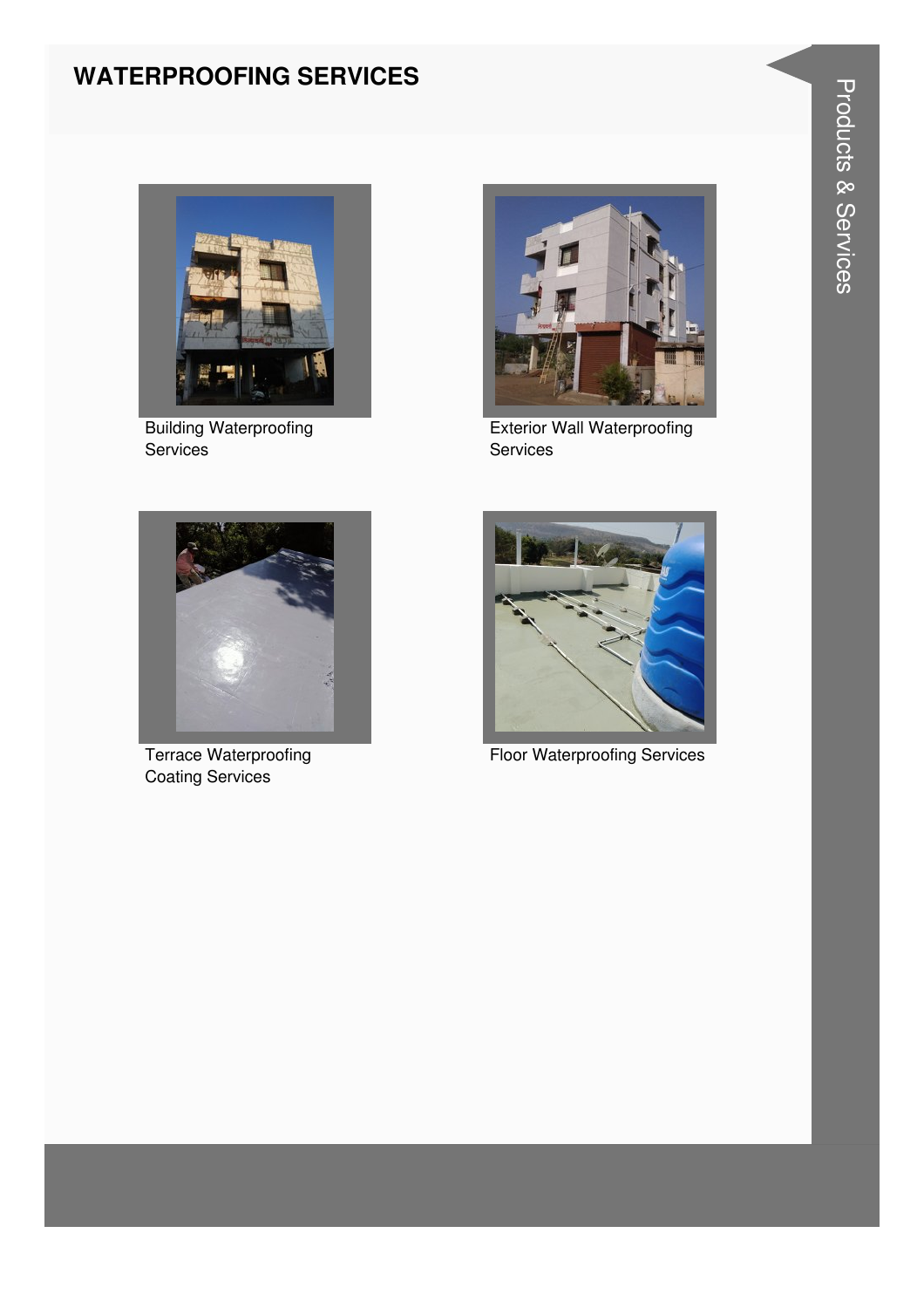#### **WATERPROOFING SERVICE**



Membrane Waterproofing



**FRP Waterproofing** 



**Water Tanks Waterproofing** Services



**Bituminous Waterproofing** Service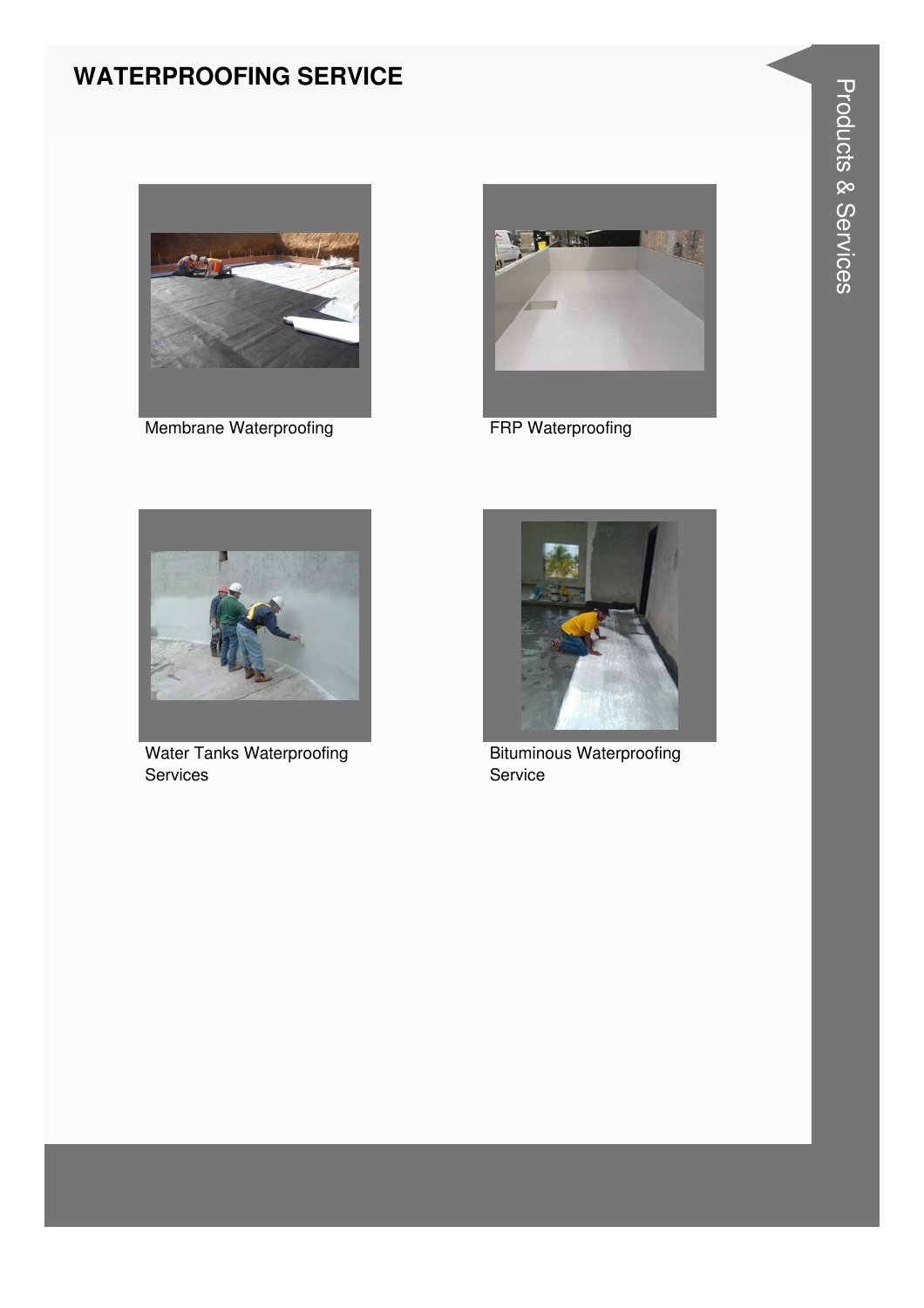#### **WATERPROOFING CONTRACTORS SERVICES**



**Terrace Waterproofing Contractors Services** 



**Bathroom Waterproofing Contractors Services** 



**Terrace Waterproofing Contractor Services**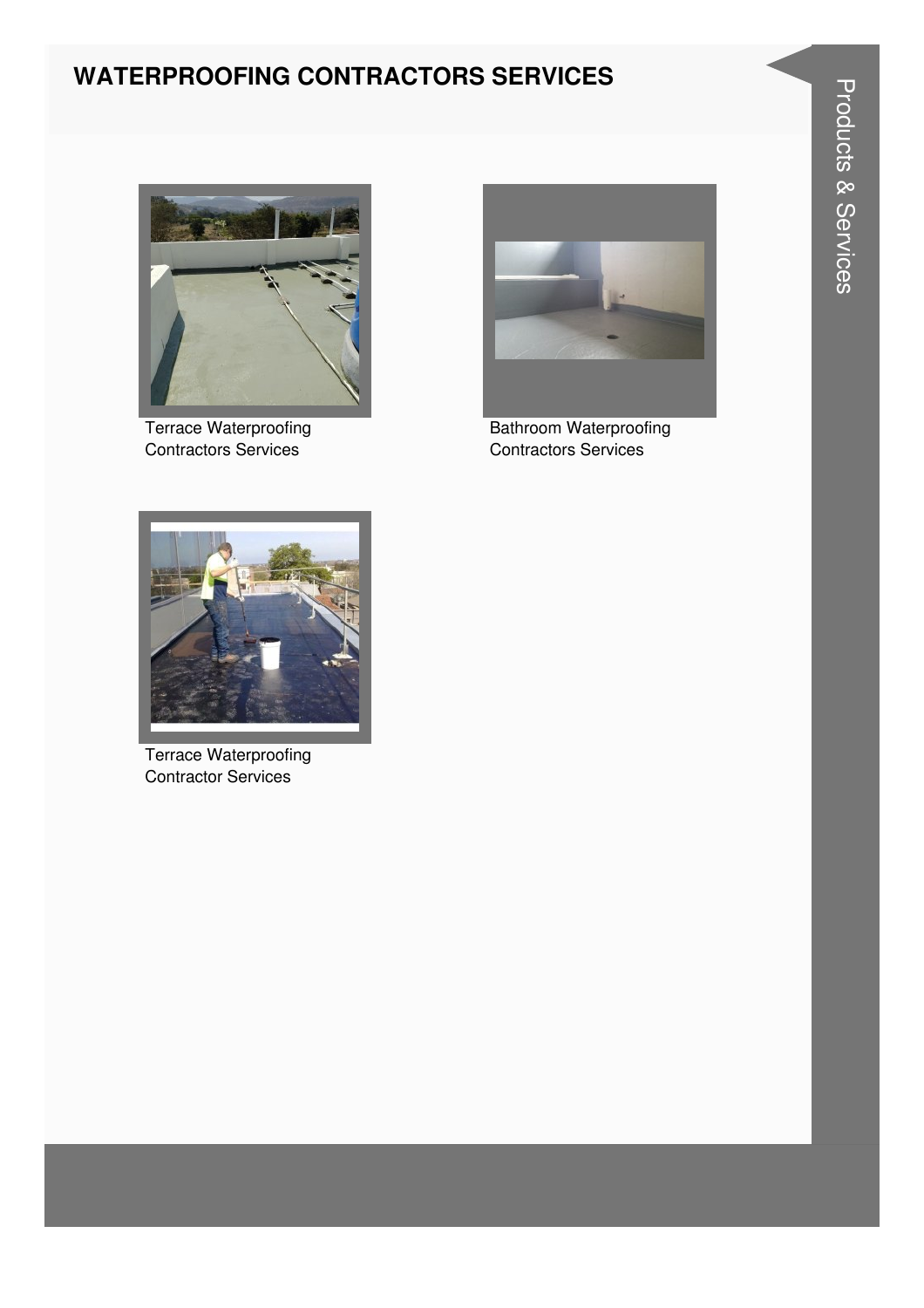#### **WALL TEXTURE**



Sand Finished Natural Wall Texture



Stone Grit Plaster



Heritage Surface Wall Textures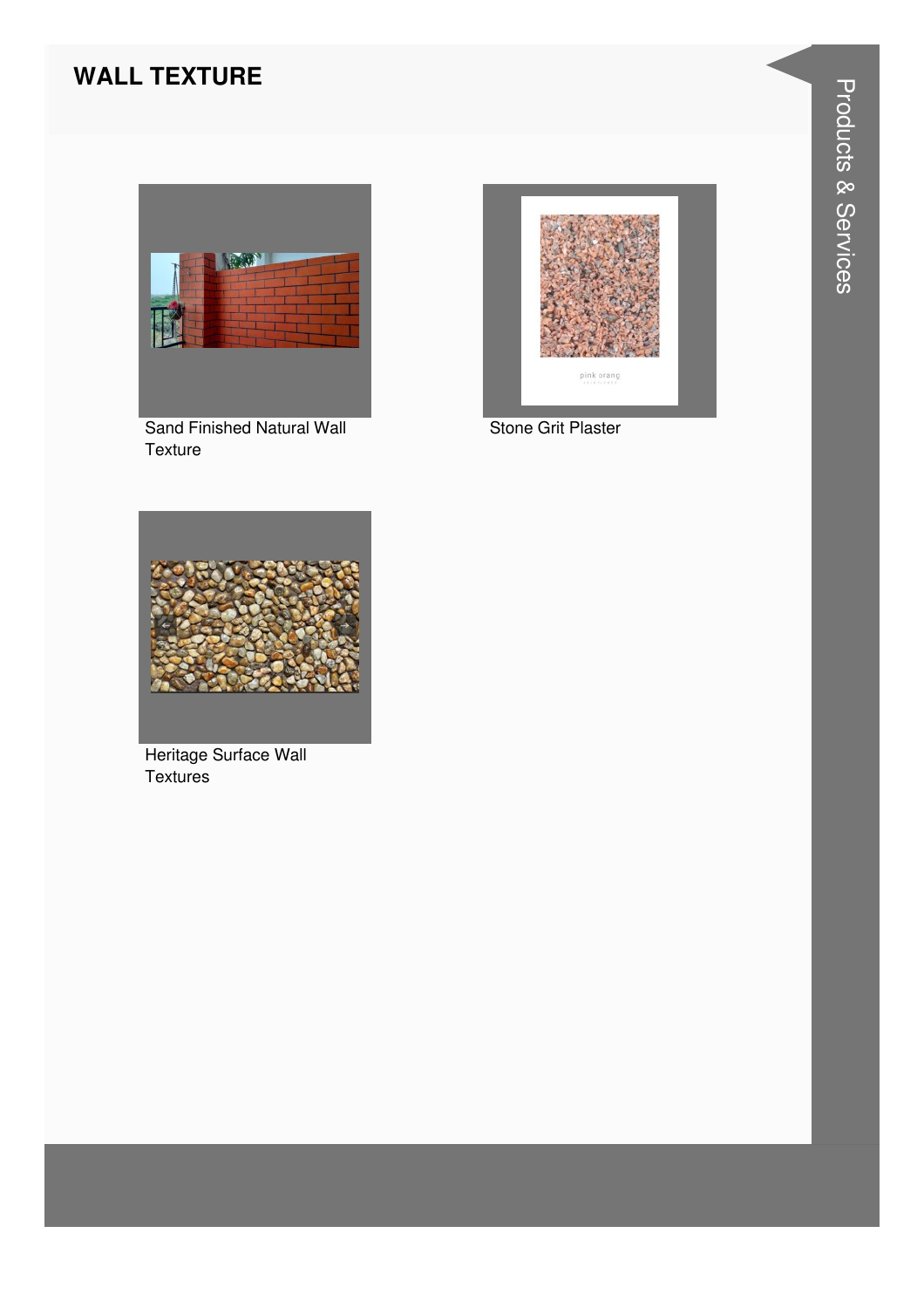#### **OTHER PRODUCTS:**



**Toilet Waterproofing Services** 



Injection Waterproofing Service



**Building Cracks Repair** Service



**Wall Crack Filling Services**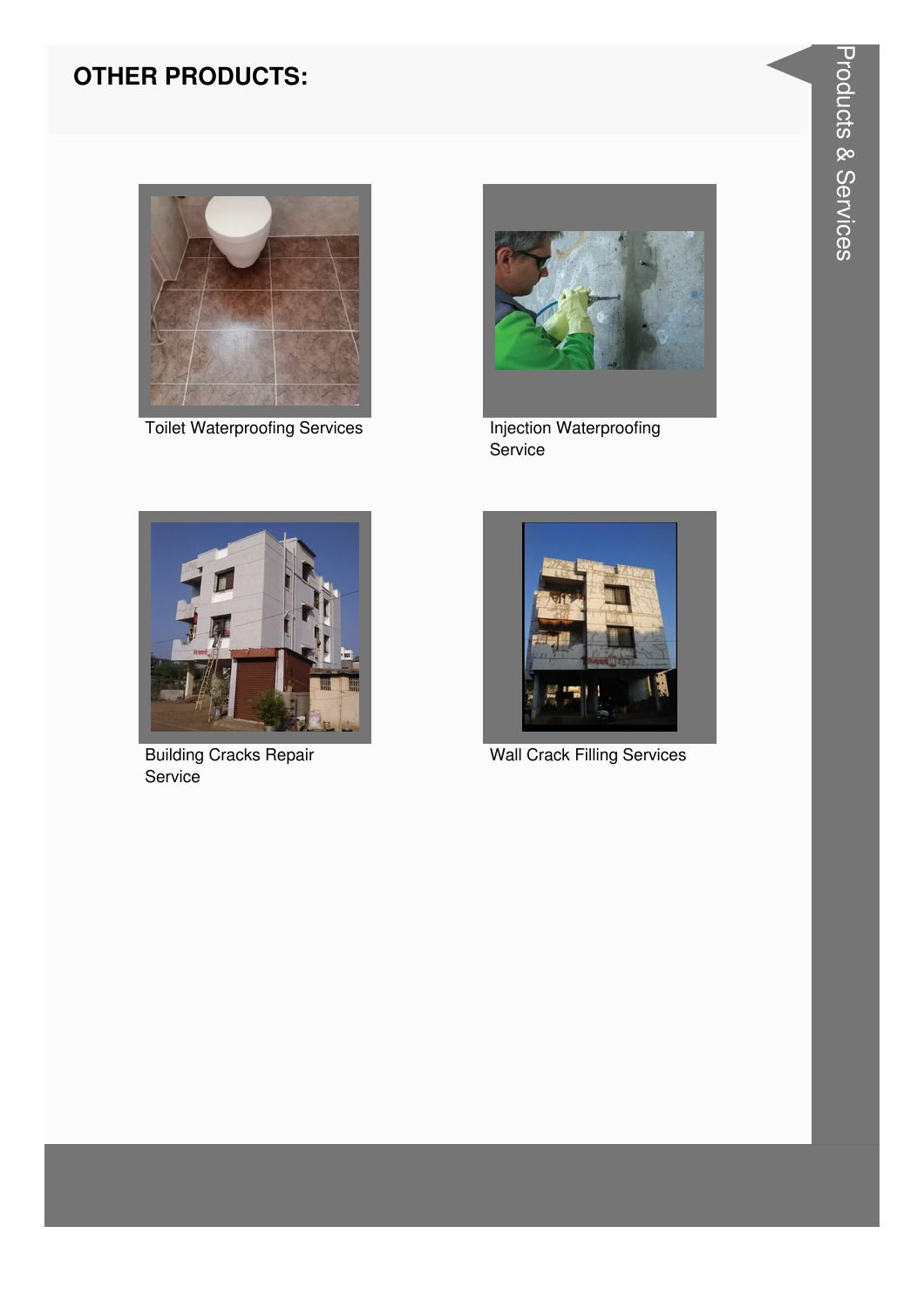#### **OTHER PRODUCTS:**



Heritage Surface Textures Granules



**Textured Wall Finishing** Services



Smooth Stone Texture



**Exterior Texture Wall Finish** Service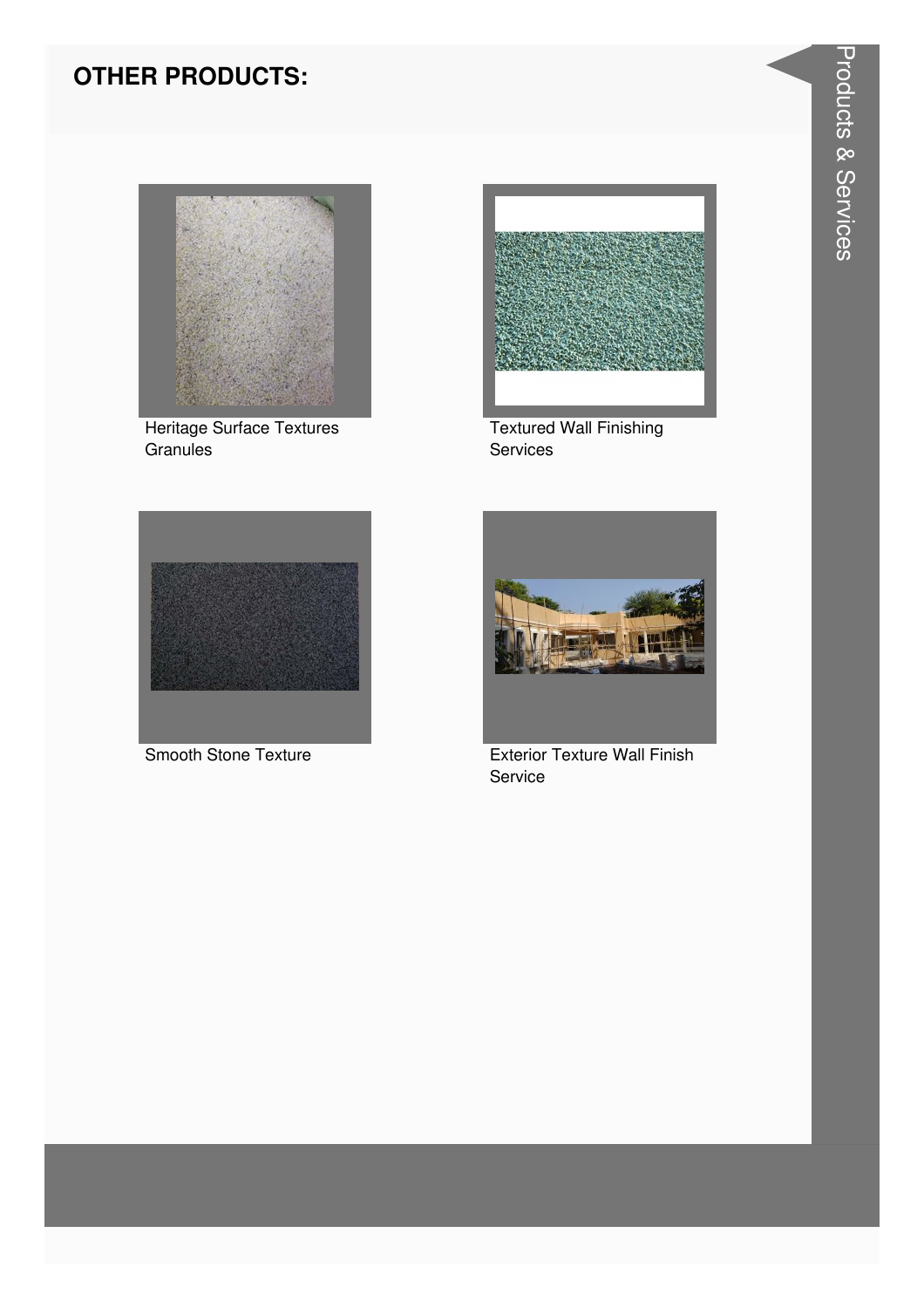## Factsheet

| Year of Establishment            | $\div$ 2014         |
|----------------------------------|---------------------|
| <b>Nature of Business</b>        | : Manufacturer      |
| <b>Total Number of Employees</b> | $: 11$ to 25 People |